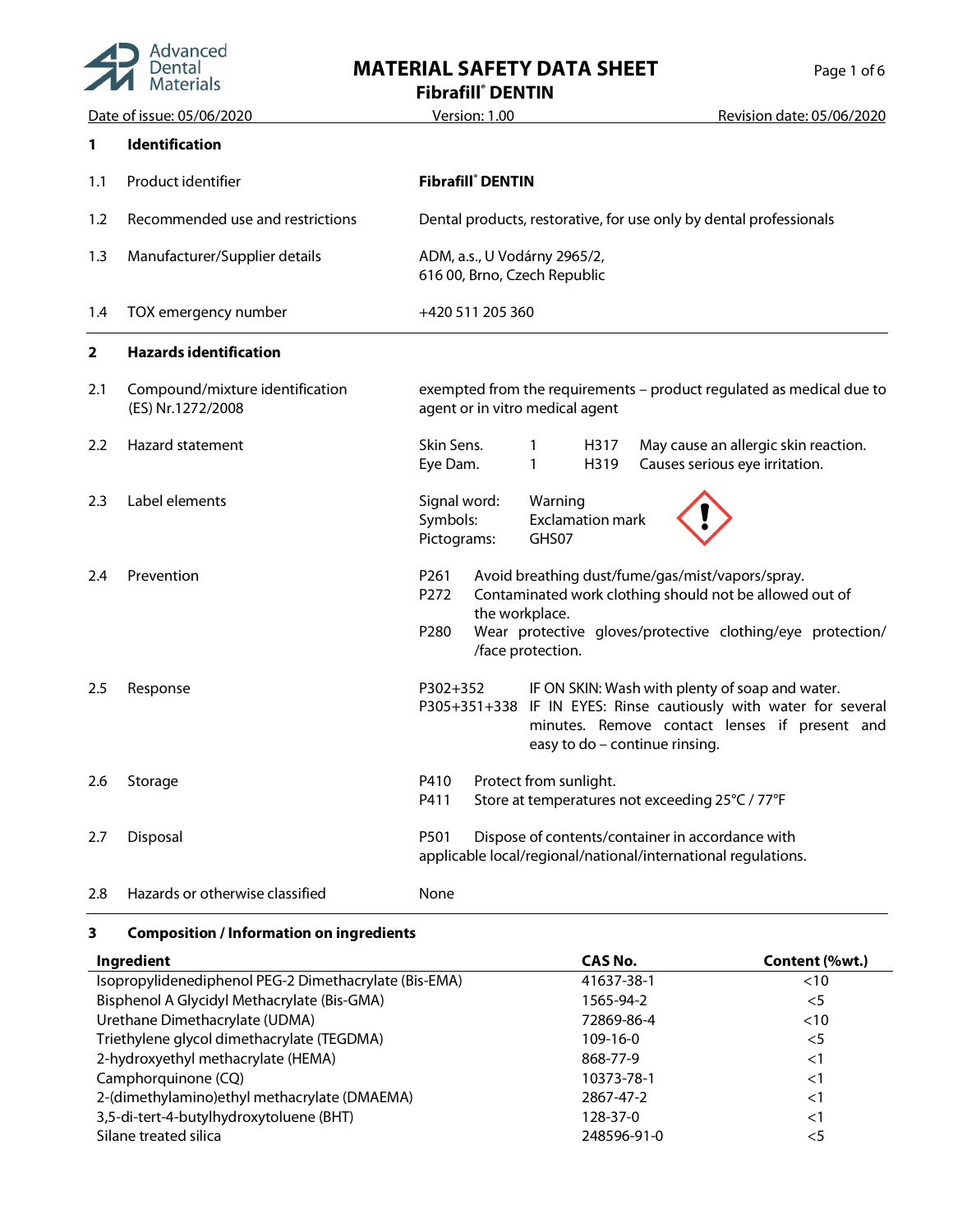

## **MATERIAL SAFETY DATA SHEET** Page 2 of 6

|                                                                                   | <b>Experience</b> Materials                                               | <b>Fibrafill</b> DENTIN                                                                                                                                    |                           |  |
|-----------------------------------------------------------------------------------|---------------------------------------------------------------------------|------------------------------------------------------------------------------------------------------------------------------------------------------------|---------------------------|--|
| Date of issue: 05/06/2020<br>Silane treated glass<br>Silane treated silica fibers |                                                                           | Version: 1.00                                                                                                                                              | Revision date: 05/06/2020 |  |
|                                                                                   |                                                                           | 65997-17-3<br>Not Assigned                                                                                                                                 | < 80<br>< 10              |  |
| 4                                                                                 | <b>First aid measures</b>                                                 |                                                                                                                                                            |                           |  |
| 4.1                                                                               | IF INHALED                                                                | Remove person to fresh air and keep comfortable for breathing. *                                                                                           |                           |  |
| 4.2                                                                               | IF IN EYES                                                                | Rinse cautiously with water for several minutes. Remove contact lenses<br>if present and easy to do - continue rinsing. $*$                                |                           |  |
| 4.3                                                                               | IF ON SKIN                                                                | Wash with plenty of soap and water. *                                                                                                                      |                           |  |
| 4.4                                                                               | IF SWALLOWED                                                              | Rinse mouth. Drink plenty of water. *                                                                                                                      |                           |  |
|                                                                                   |                                                                           | * IF SIGNS / SYMPTOMS / PERSON FEELING UNWELL, GET MEDICAL ATTENTION!                                                                                      |                           |  |
| 4.5                                                                               | Most important symptoms<br>(both acute and delayed)                       | See Section 11.1 Information on toxicological effects.                                                                                                     |                           |  |
| 5                                                                                 | <b>Fire-fighting measures</b>                                             |                                                                                                                                                            |                           |  |
| 5.1                                                                               | Suitable extinguishing media                                              | Chemical foam, CO <sub>2</sub> , water or dry chemical                                                                                                     |                           |  |
| 5.2                                                                               | Special hazards arising from<br>the substance or mixture                  | None inherent in this product                                                                                                                              |                           |  |
| 5.3                                                                               | Hazardous decomposition or by-products                                    | Carbon dioxide and carb. monoxide are produced during combustion.                                                                                          |                           |  |
| 5.4                                                                               | Special protective actions or fire-fighters                               | No special protective actions for fire-fighters are anticipated.                                                                                           |                           |  |
| 6                                                                                 | <b>Accidental release measures</b>                                        |                                                                                                                                                            |                           |  |
| 6.1                                                                               | Personal precautions,<br>protective equipment<br>and emergency procedures | Remove people to safety.<br>Prevent formation of dust.<br>Avoid contact with skin and eyes.<br>Wear personal protective clothing.                          |                           |  |
| 6.2                                                                               | <b>Environmental precautions</b>                                          | Avoid release to the environment, otherwise contact competent<br>authorities.                                                                              |                           |  |
| 6.3                                                                               | Methods and materials for<br>containment and cleaning up                  | Gather mechanically. Avoid formation of dust. Dispose in accordance<br>with applicable local/regional/national/international regulations.                  |                           |  |
| 6.4.                                                                              | Additional information:                                                   | Information on safe handling - see Section 7.<br>Information on personal protective clothing - see Section 8.<br>Information on disposal - see Section 13. |                           |  |
| 7                                                                                 | <b>Handling and storage</b>                                               |                                                                                                                                                            |                           |  |

7.1 Precautions for safe handling The Avoid breathing of dust created by cutting, sanding, grinding or machining. If skin contact occurs, wash skin with soap and water. Acrylates may penetrate commonly-used gloves. If product contacts glove, remove and discard glove, wash hands immediately with soap and water and then re-glove. Avoid breathing dust/fume/gas/mist/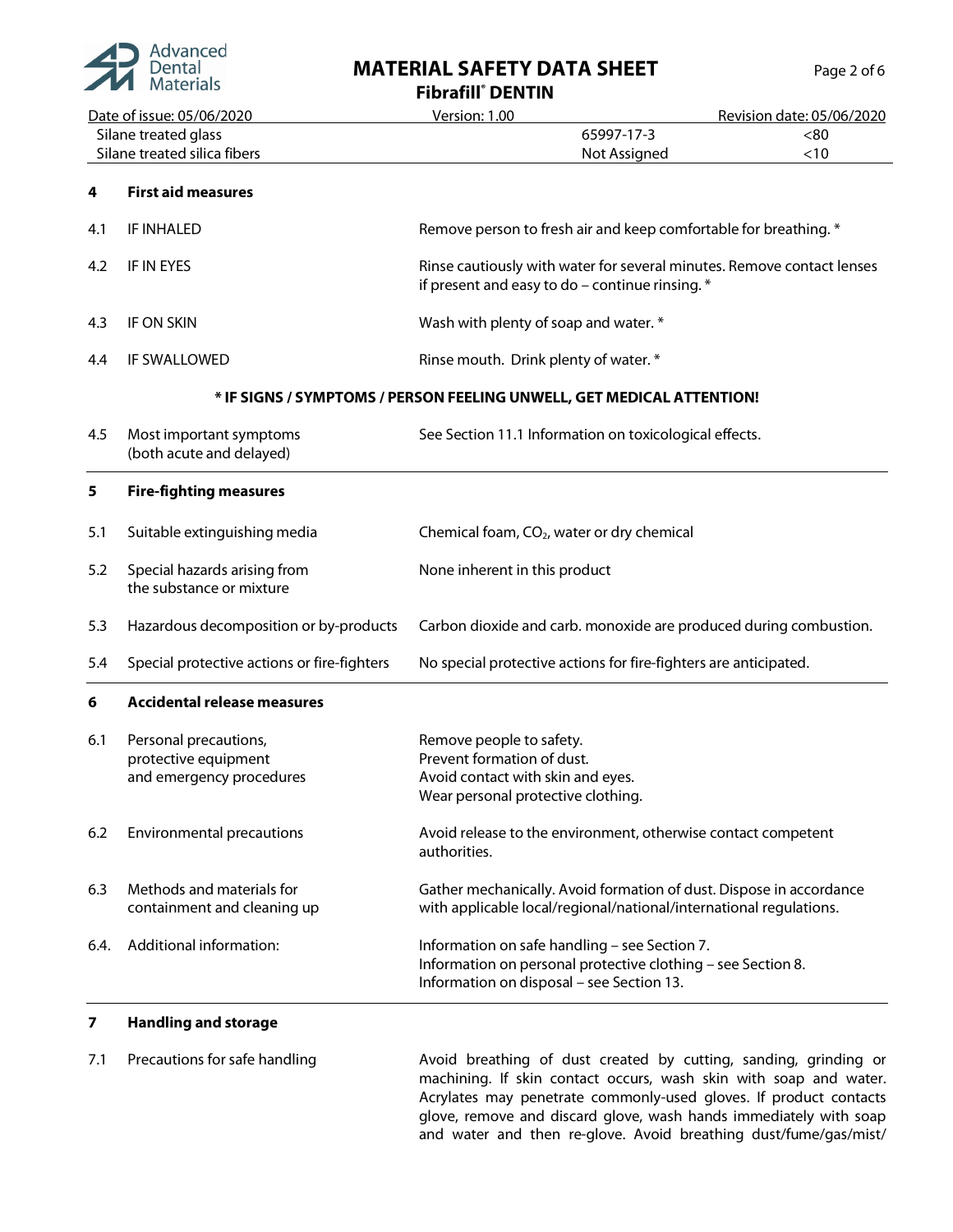

# **MATERIAL SAFETY DATA SHEET** Page 3 of 6

| $\blacksquare$ <i>IVIGUETIQIS</i> |                                                                | <b>Fibrafill</b> DENTIN                                                                                                                                                                                                                                                                                                                                                                                                                                                                                                                          |  |  |
|-----------------------------------|----------------------------------------------------------------|--------------------------------------------------------------------------------------------------------------------------------------------------------------------------------------------------------------------------------------------------------------------------------------------------------------------------------------------------------------------------------------------------------------------------------------------------------------------------------------------------------------------------------------------------|--|--|
|                                   | Date of issue: 05/06/2020                                      | Version: 1.00<br>Revision date: 05/06/2020                                                                                                                                                                                                                                                                                                                                                                                                                                                                                                       |  |  |
|                                   |                                                                | vapors/spray. Do not get in eyes, on skin, or on clothing. Do not eat,<br>drink or smoke when using this product. Avoid release to the<br>environment. Avoid contact with oxidizing and/or reducing agents.                                                                                                                                                                                                                                                                                                                                      |  |  |
| 7.2                               | Conditions for safe storage<br>including any incompatibilities | Store at 4-25 ℃ / 39-77 °F, away from direct sunlight, initiators,<br>oxidizing, and/or reducing agents. Store in unopened original<br>packaging. Over time, spontaneous polymerization may occur.                                                                                                                                                                                                                                                                                                                                               |  |  |
| 7.3                               | Fire- and explosion protection                                 | Not required                                                                                                                                                                                                                                                                                                                                                                                                                                                                                                                                     |  |  |
| 8                                 | <b>Exposure controls / personal protection</b>                 |                                                                                                                                                                                                                                                                                                                                                                                                                                                                                                                                                  |  |  |
| 8.1                               | Exposure controls                                              | Use general dilution ventilation and/or local exhaust ventilation to<br>control airborne exposure and dust/fume/gas/mist/vapor/spray. If<br>ventilation is not adequate use respiratory protection equipment.                                                                                                                                                                                                                                                                                                                                    |  |  |
| 8.2                               | Personal protective equipment                                  |                                                                                                                                                                                                                                                                                                                                                                                                                                                                                                                                                  |  |  |
|                                   | 8.2.1 Protective and hygiene measures                          | General rules of hygiene apply as when working with chemicals. Avoid<br>contact with skin, eyes and clothes. Draw up and observe skin<br>protection program. Wash hands and face before breaks and after<br>work and take a shower if necessary. When using do not eat or drink.                                                                                                                                                                                                                                                                 |  |  |
|                                   | 8.2.2 Eye/face protection                                      | Use tightly fitting safety goggles.                                                                                                                                                                                                                                                                                                                                                                                                                                                                                                              |  |  |
|                                   | 8.2.3 Hand protection                                          | Use suitable safety gloves.<br>Gloves should be replaced regularly, especially after extended contact<br>with the product. For each work-place a suitable glove type has to be<br>selected.<br>Note: The right safety gloves selection does not depend on the material<br>only as some other parameters may vary depending on the<br>manufacturer. Safety gloves are mostly made out of mixture of<br>materials and it is not possible to calculate the material penetration<br>time - it is therefore recommended to perform a test before use. |  |  |

|     | 8.2.4 Skin protection                   | Wear suitable protective clothes.                                                                                                                                                                                                                          |                                             |
|-----|-----------------------------------------|------------------------------------------------------------------------------------------------------------------------------------------------------------------------------------------------------------------------------------------------------------|---------------------------------------------|
| 9   | <b>Physical and chemical properties</b> |                                                                                                                                                                                                                                                            |                                             |
| 9.1 | Appearance                              | Generally physical form:<br>Specific physical form:<br>Color:                                                                                                                                                                                              | Solid<br>Paste<br>Colorless to light yellow |
| 9.2 | Odor                                    | Hardly noticeable but characteristic (moderate acrylate)                                                                                                                                                                                                   |                                             |
| 9.3 | Change in the physical state:           | Not determined<br>Melting point/melting range:<br>Boiling point/boiling range:<br>Not determined<br>Flash point:<br>No flash point<br>Not determined<br>Auto-ignition temperature:<br>Danger of explosion:<br>Not determined<br>Not determined<br>Density: |                                             |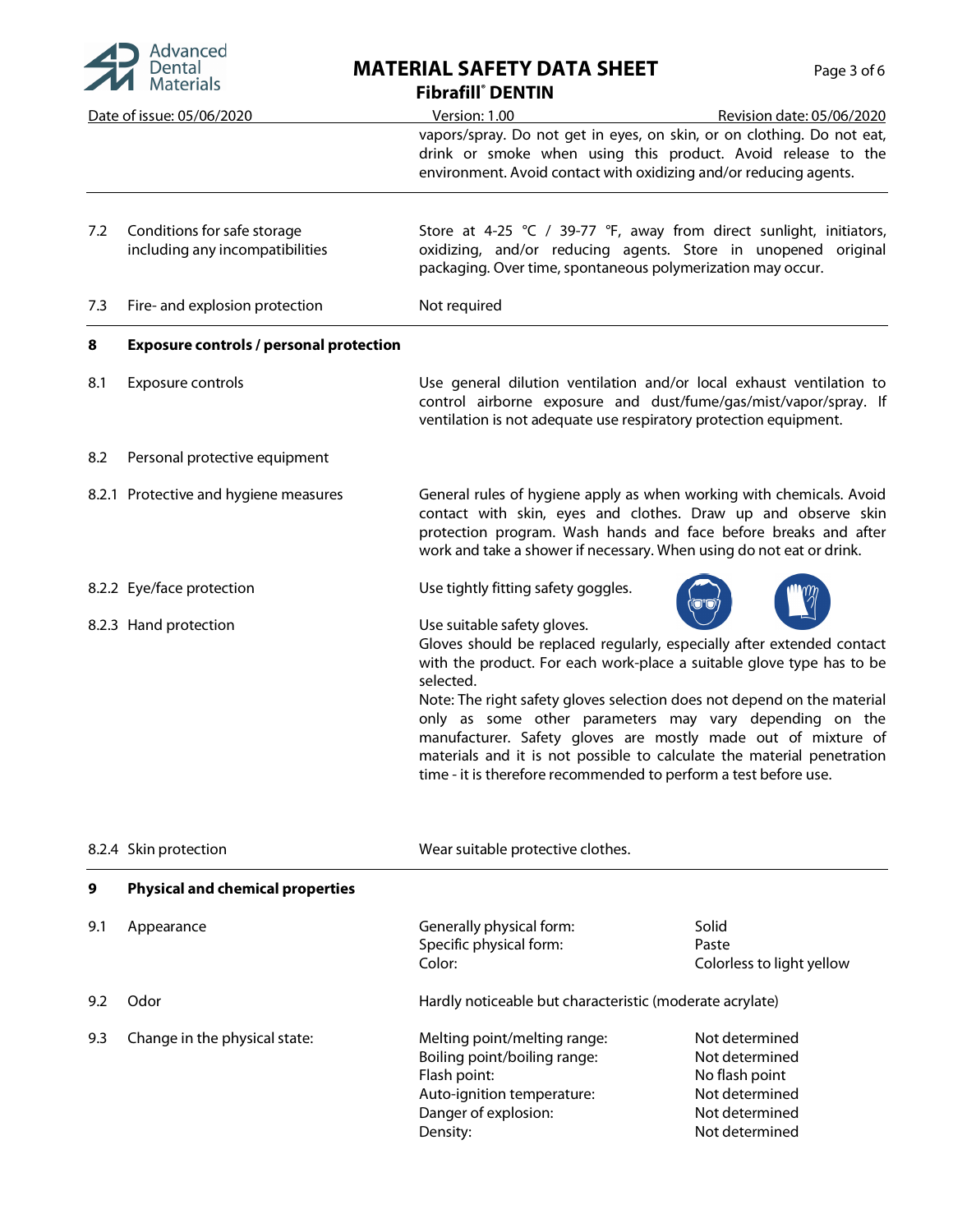

### **MATERIAL SAFETY DATA SHEET Fibrafill® DENTIN**

| Date of issue: 05/06/2020             | Version: 1.00                         | Revision date: 05/06/2020 |
|---------------------------------------|---------------------------------------|---------------------------|
|                                       | Vapor pressure:                       | Not determined            |
|                                       | Viscosity:                            | Not determined            |
|                                       | pH:                                   | Not determined            |
|                                       | Solubility in/miscibility with Water: | Negligible                |
|                                       | Content of solvents:                  | Not determined            |
|                                       | Other information                     | No data available         |
|                                       |                                       |                           |
| <b>Stability and reactivity</b><br>10 |                                       |                           |

| 10.1 | Reactivity:                             | No unsafe reaction when handled and stored according to provisions |
|------|-----------------------------------------|--------------------------------------------------------------------|
|      | 10.2 Chemical stability                 | <b>Stable</b>                                                      |
|      | 10.3 Possibility of hazardous reactions | None known                                                         |
|      | 10.4 Conditions to avoid                | Protect from light, store in original packaging.                   |
| 10.5 | Incompatible materials                  | Strong oxidizing agents                                            |
|      | 10.6 Hazardous decomposition products   | None known                                                         |

#### **11 Toxicological information**

The information below may not be consistent with the material classification in Section 2 if specific ingredient classifications are mandated by a competent authority. In addition, toxicological data on ingredients may not be reflected in the material classification and/or the signs and symptoms of exposure, because an ingredient may be present below the threshold for labeling, an ingredient may not be available for exposure, or the data may not be relevant to the material as a whole.

If the component is listed in the Section 3 but does not appear in the table below, either no data are available or the data are not sufficient for the classification.

| 11.1 Acute toxicity                          |                                                                                                                    |                                                                   |                                       |  |
|----------------------------------------------|--------------------------------------------------------------------------------------------------------------------|-------------------------------------------------------------------|---------------------------------------|--|
| Name                                         | <b>Route</b>                                                                                                       | <b>Species</b>                                                    | <b>Value</b>                          |  |
| Overall Product                              |                                                                                                                    |                                                                   | No data available; ATE 2000-5000mg/kg |  |
| Urethane Dimethacrylate (UDMA)               | Ingestion                                                                                                          | $Rat(f+m)$                                                        | LD50>5000mg/kg                        |  |
| 2-hydroxyethyl methacrylate (HEMA)           | Ingestion                                                                                                          | Rat                                                               | LD50=5050mg/kg                        |  |
|                                              | Dermal                                                                                                             | Rabbit                                                            | LD50>3000mg/kg                        |  |
| 2-(dimethylamino)ethyl methacrylate (DMAEMA) | Ingestion                                                                                                          | Rat                                                               | LD50>2000mg/kg                        |  |
|                                              | Dermal                                                                                                             | Rat                                                               | LD50>2000mg/kg                        |  |
|                                              | Dermal                                                                                                             | Rabbit                                                            | LD50>3000mg/kg                        |  |
| 3,5-di-tert-4-butylhydroxytoluene (BHT)      | Ingestion                                                                                                          | $Rat(f+m)$                                                        | LD50>6000mg/kg                        |  |
|                                              | Dermal                                                                                                             | Rat                                                               | LD50>2000mg/kg                        |  |
| Silane treated silica                        | Dermal                                                                                                             |                                                                   | LD50 estimated to be >5000mg/kg       |  |
|                                              | Ingestion                                                                                                          |                                                                   | LD50 estimated to be >5000mg/kg       |  |
| Note: ATE = Acute Toxicity Estimate          |                                                                                                                    |                                                                   |                                       |  |
| 11.2 Skin corrosion/Irritation               | Based on available data, the classification criteria are not met.                                                  |                                                                   |                                       |  |
| 11.3 Sensitization effects                   | May cause an allergic skin reaction.<br>Possible sensitization in case of persons suffering from hypersensitivity. |                                                                   |                                       |  |
| 11.4 Respiratory sensitization               |                                                                                                                    | Based on available data, the classification criteria are not met. |                                       |  |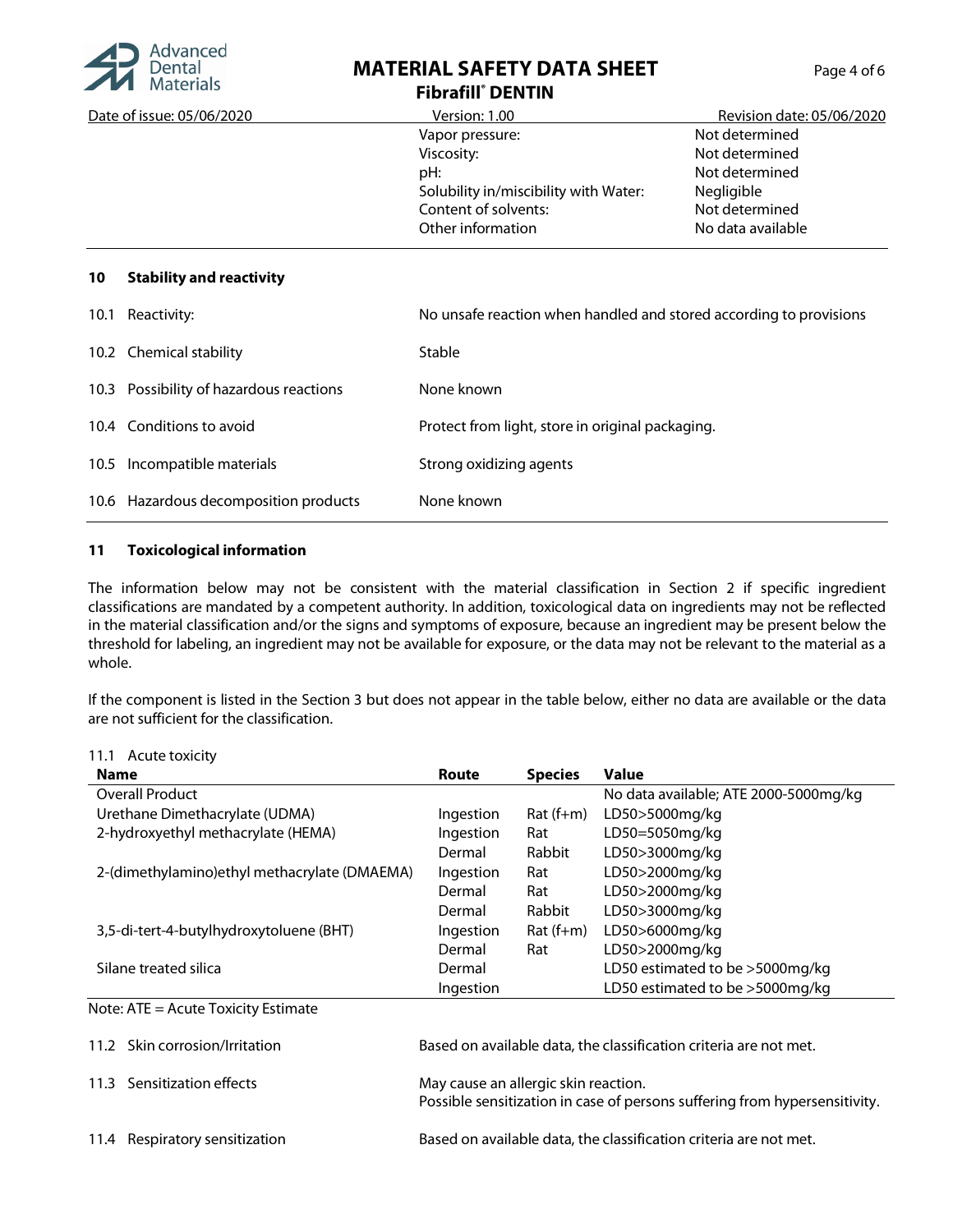| Advanced |
|----------|
|          |

## **MATERIAL SAFETY DATA SHEET**

| Page 5 of 6 |  |  |
|-------------|--|--|
|             |  |  |

|                           | <u>IVIALEITAIS</u>                                                      | <b>Fibrafill</b> DENTIN                                                                                                                                                                                                                                                    |                                                                                                                                        |  |
|---------------------------|-------------------------------------------------------------------------|----------------------------------------------------------------------------------------------------------------------------------------------------------------------------------------------------------------------------------------------------------------------------|----------------------------------------------------------------------------------------------------------------------------------------|--|
| Date of issue: 05/06/2020 |                                                                         | Version: 1.00                                                                                                                                                                                                                                                              | Revision date: 05/06/2020                                                                                                              |  |
| 11.5                      | Specific organ target toxicity<br>Single exposure<br>Prolonged exposure |                                                                                                                                                                                                                                                                            | Based on available data, the classification criteria are not met.<br>Based on available data, the classification criteria are not met. |  |
|                           | 11.6 Germ cell mutagenicity                                             | Based on available data, the classification criteria are not met.                                                                                                                                                                                                          |                                                                                                                                        |  |
| 11.7                      | Carcinogenicity                                                         | Based on available data, the classification criteria are not met.                                                                                                                                                                                                          |                                                                                                                                        |  |
| 12                        | <b>Ecological information</b>                                           |                                                                                                                                                                                                                                                                            |                                                                                                                                        |  |
| 12.1                      | Persistence and degradability                                           | The product has not been tested.                                                                                                                                                                                                                                           |                                                                                                                                        |  |
|                           | 12.2 Bioaccumulative potential                                          | The product has not been tested.                                                                                                                                                                                                                                           |                                                                                                                                        |  |
| 12.3                      | Mobility in soil                                                        | The product has no been tested.                                                                                                                                                                                                                                            |                                                                                                                                        |  |
|                           | 12.4 Additional ecological information                                  | Water hazard class 3 (self-assessment) - extremely hazardous for water.<br>Do not allow product to reach ground water, water course or sewage<br>system, even in small quantities.<br>Danger to drinking water if even extremely small quantities leak into<br>the ground. |                                                                                                                                        |  |
|                           | 12.5 Further information                                                | Do not allow uncontrolled discharge of product into the environment.<br>Do not allow to enter into surface water or drains.                                                                                                                                                |                                                                                                                                        |  |
| 13                        | <b>Disposal considerations</b>                                          |                                                                                                                                                                                                                                                                            |                                                                                                                                        |  |
| 13.1                      | Disposal methods                                                        | Dispose of contents/container in accordance with<br>applicable<br>local/regional/national/international regulations.                                                                                                                                                       |                                                                                                                                        |  |
| 14                        | <b>Transport information</b>                                            |                                                                                                                                                                                                                                                                            |                                                                                                                                        |  |
| 14.1                      | UN-number                                                               | ADR, ADN, IMDG, IATA                                                                                                                                                                                                                                                       | not regulated                                                                                                                          |  |
|                           | 14.2 UN proper shipping name                                            | ADR, ADN, IMDG, IATA                                                                                                                                                                                                                                                       | not regulated                                                                                                                          |  |
| 14.3                      | Transport hazard class                                                  | ADR, ADN, IMDG, IATA                                                                                                                                                                                                                                                       | not regulated                                                                                                                          |  |
|                           | 14.4 Packaging group                                                    | ADR, IMDG, IATA                                                                                                                                                                                                                                                            | not regulated                                                                                                                          |  |
|                           | 14.5 Environmental hazard                                               | Marine pollutant:                                                                                                                                                                                                                                                          | no                                                                                                                                     |  |
|                           | 14.6 Special precautions for user                                       | Not applicable                                                                                                                                                                                                                                                             |                                                                                                                                        |  |
| 14.7                      | Transport in bulk<br>(Annex II of Marpol and the IBC Code)              | Not applicable                                                                                                                                                                                                                                                             |                                                                                                                                        |  |
| 14.8                      | UN "Model Regulation"                                                   | not regulated                                                                                                                                                                                                                                                              |                                                                                                                                        |  |
| 15                        | <b>Regulatory information</b>                                           |                                                                                                                                                                                                                                                                            | This MSDS meets the requirements of Regulation (EC) No. 1907/2006.                                                                     |  |
| 15.1                      | Substance/mixture specific safety, health                               | Directive 2012/18/EU                                                                                                                                                                                                                                                       |                                                                                                                                        |  |

and environmental regulations/legislation

Named dangerous substances - ANNEX I: None